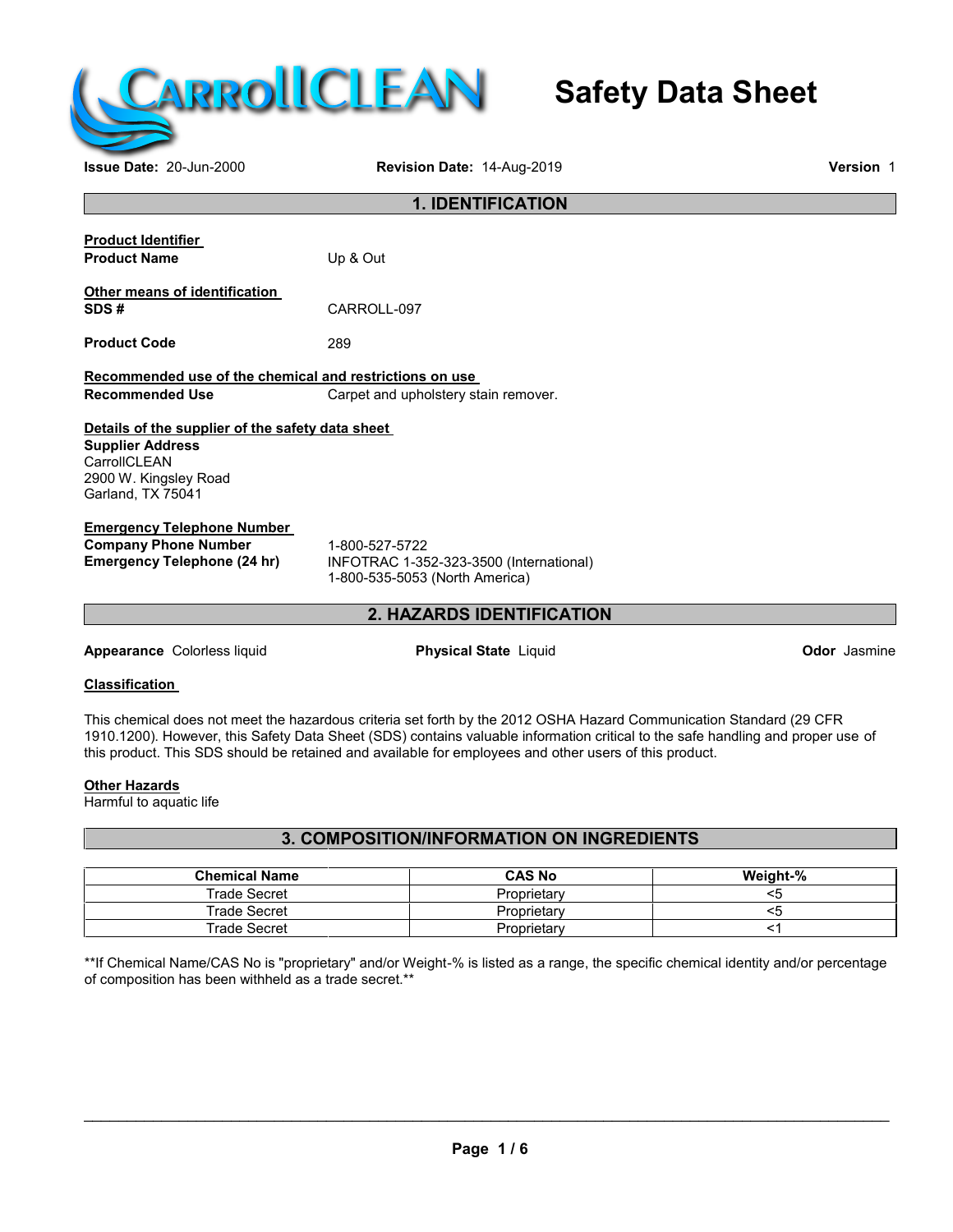## **4. FIRST-AID MEASURES**

 $\overline{\phantom{a}}$  , and the contribution of the contribution of the contribution of the contribution of the contribution of the contribution of the contribution of the contribution of the contribution of the contribution of the

#### **First Aid Measures**

| <b>Eye Contact</b>                                                         | Rinse immediately with plenty of water, also under the eyelids, for at least 15 minutes. Get<br>immediate medical advice/attention.                                           |  |
|----------------------------------------------------------------------------|-------------------------------------------------------------------------------------------------------------------------------------------------------------------------------|--|
| <b>Skin Contact</b>                                                        | Remove contaminated clothing. Wash with soap and water. If irritation persists, seek<br>medical attention.                                                                    |  |
| <b>Inhalation</b>                                                          | Remove to fresh air. Get medical attention if symptoms persist.                                                                                                               |  |
| Ingestion                                                                  | Give large amounts of water. DO NOT induce vomiting. Get medical attention.                                                                                                   |  |
| Most important symptoms and effects                                        |                                                                                                                                                                               |  |
| <b>Symptoms</b>                                                            | Prolonged or repeated skin contact may cause irritation. Eye contact may be slightly<br>irritating. May cause irritation to the mucous membranes and upper respiratory tract. |  |
| Indication of any immediate medical attention and special treatment needed |                                                                                                                                                                               |  |

#### **Notes to Physician** Treat symptomatically.

## **5. FIRE-FIGHTING MEASURES**

#### **Suitable Extinguishing Media**

Use extinguishing measures that are appropriate to local circumstances and the surrounding environment.

**Unsuitable Extinguishing Media** Not determined.

#### **Specific Hazards Arising from the Chemical**

Product is not flammable.

#### **Protective equipment and precautions for firefighters**

As in any fire, wear self-contained breathing apparatus pressure-demand, MSHA/NIOSH (approved or equivalent) and full protective gear.

## **6. ACCIDENTAL RELEASE MEASURES**

#### **Personal precautions, protective equipment and emergency procedures**

| <b>Personal Precautions</b> | Use personal protective equipment as required. |
|-----------------------------|------------------------------------------------|
|-----------------------------|------------------------------------------------|

| <b>Environmental Precautions</b> | Prevent from entering into soil, ditches, sewers, waterways and/or groundwater. See |
|----------------------------------|-------------------------------------------------------------------------------------|
|                                  | Section 12, Ecological Information. See Section 13: DISPOSAL CONSIDERATIONS.        |

## **Methods and material for containment and cleaning up**

**Methods for Containment** Prevent further leakage or spillage if safe to do so.

**Methods for Clean-Up** Flood area with water and then mop up. Dispose of in accordance with federal, state and local regulations.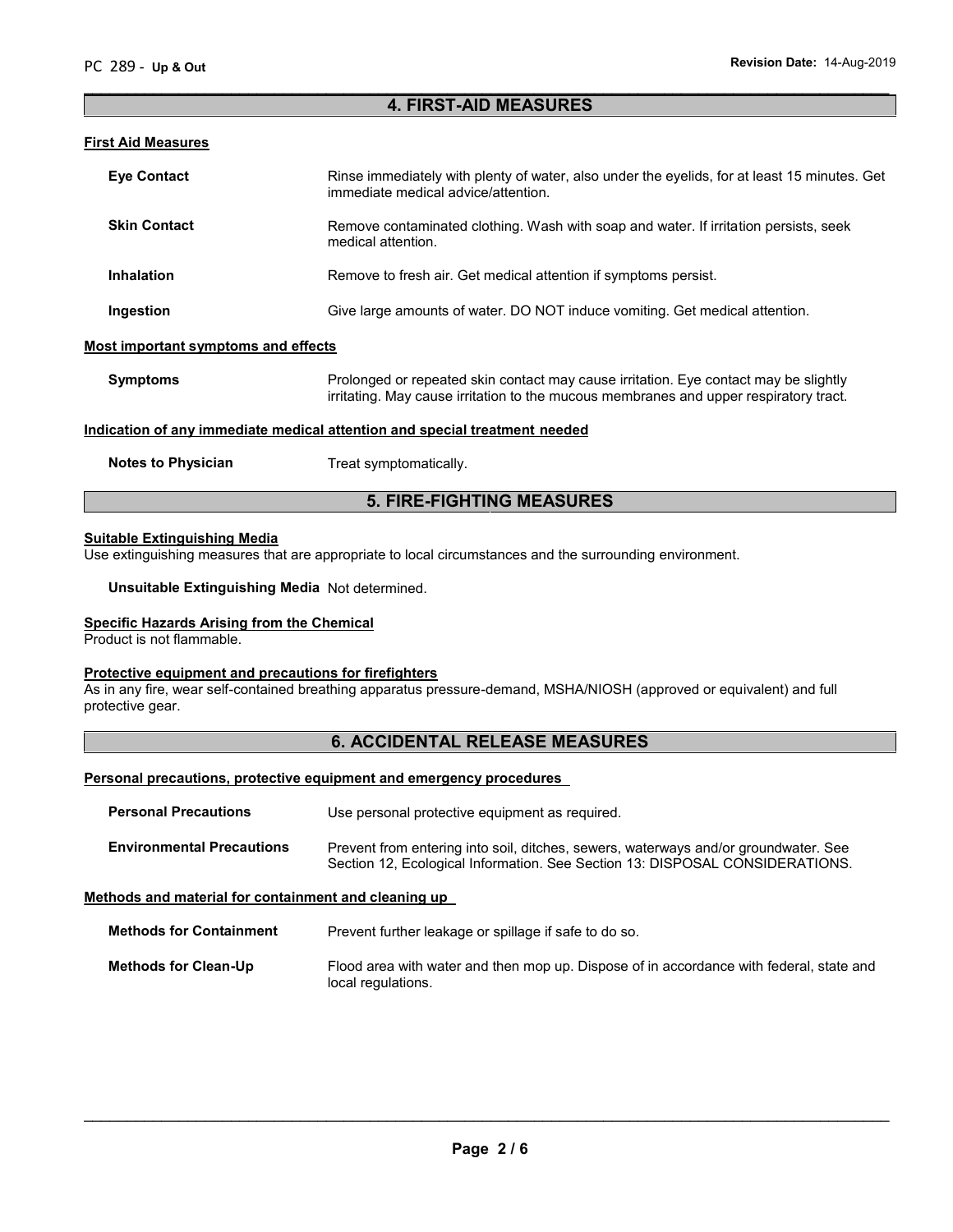## **7. HANDLING AND STORAGE**

 $\overline{\phantom{a}}$  , and the contribution of the contribution of the contribution of the contribution of the contribution of the contribution of the contribution of the contribution of the contribution of the contribution of the

#### **Precautions for safe handling**

Advice on Safe Handling **Handle in accordance with good industrial hygiene and safety practice. Use personal** protection recommended in Section 8. Avoid contact with skin, eyes or clothing. Do not destroy or deface the label.

## **Conditions for safe storage, including any incompatibilities**

**Storage Conditions** Keep container tightly closed and store in a cool, dry and well-ventilated place. Store containers upright.

**Incompatible Materials** None known based on information supplied.

## **8. EXPOSURE CONTROLS/PERSONAL PROTECTION**

| <b>Exposure Guidelines</b> | This product, as supplied, does not contain any hazardous materials with occupational |
|----------------------------|---------------------------------------------------------------------------------------|
|                            | exposure limits established by the region specific regulatory bodies                  |

#### **Appropriate engineering controls**

**Engineering Controls** Ensure adequate ventilation, especially in confined areas. Eyewash stations. Showers.

#### **Individual protection measures, such as personal protective equipment**

| <b>Eye/Face Protection</b>      | Avoid contact with eyes.                                                                              |
|---------------------------------|-------------------------------------------------------------------------------------------------------|
| <b>Skin and Body Protection</b> | Wear suitable protective clothing.                                                                    |
| <b>Respiratory Protection</b>   | Ensure adequate ventilation, especially in confined areas.                                            |
|                                 | General Hygiene Considerations Handle in accordance with good industrial hygiene and safety practice. |

# **9. PHYSICAL AND CHEMICAL PROPERTIES**

## **Information on basic physical and chemical properties**

| <b>Physical State</b>               | Liquid                |                       |                |
|-------------------------------------|-----------------------|-----------------------|----------------|
| Appearance                          | Colorless liquid      | Odor                  | Jasmine        |
| Color                               | <b>Colorless</b>      | <b>Odor Threshold</b> | Not determined |
| <b>Property</b>                     | Values                | Remarks • Method      |                |
|                                     |                       |                       |                |
| pН                                  | 10.5                  |                       |                |
| <b>Melting Point/Freezing Point</b> | Not Applicable        |                       |                |
| <b>Boiling Point/Boiling Range</b>  | Not determined        |                       |                |
| Flash Point                         | None (will not burn)  |                       |                |
| <b>Evaporation Rate</b>             | Not determined        |                       |                |
| Flammability (Solid, Gas)           | Liquid-Not Applicable |                       |                |
| <b>Upper Flammability Limits</b>    | Not determined        |                       |                |
| <b>Lower Flammability Limit</b>     | Not determined        |                       |                |
| <b>Vapor Pressure</b>               | Not Applicable        |                       |                |
| Vapor Density                       | Not determined        |                       |                |
| <b>Specific Gravity</b>             | 1.18                  | $(1=Water)$           |                |
| Water Solubility                    | Completely soluble    |                       |                |
| Solubility in other solvents        | Not determined        |                       |                |
| <b>Partition Coefficient</b>        | Not determined        |                       |                |
| <b>Auto-ignition Temperature</b>    | Not determined        |                       |                |
| <b>Decomposition Temperature</b>    | Not determined        |                       |                |
| <b>Kinematic Viscosity</b>          | Not determined        |                       |                |
| <b>Dynamic Viscosity</b>            | Not determined        |                       |                |
| <b>Explosive Properties</b>         | Not determined        |                       |                |
| <b>Oxidizing Properties</b>         | Not determined        |                       |                |
|                                     |                       |                       |                |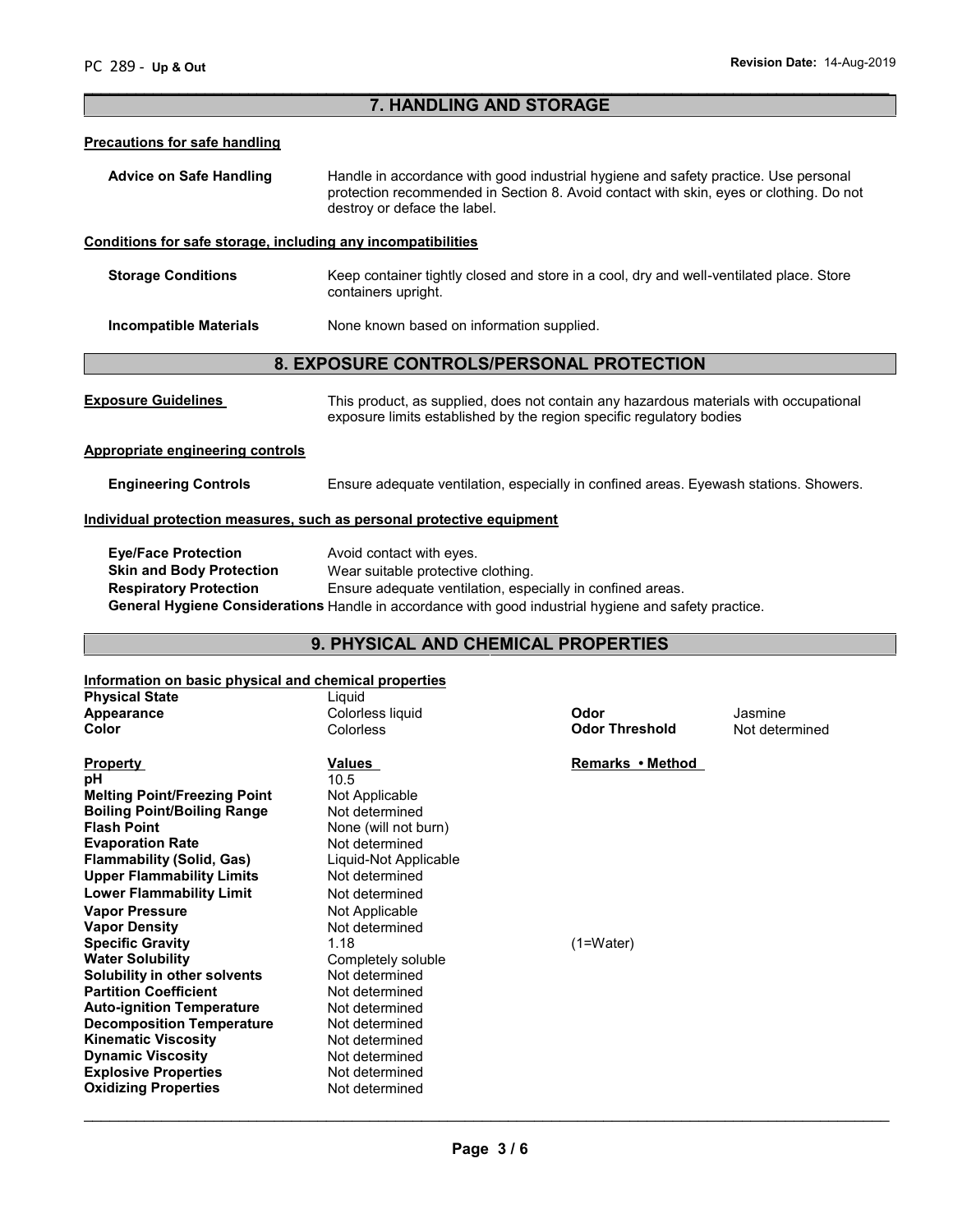## $\overline{\phantom{a}}$  , and the contribution of the contribution of the contribution of the contribution of the contribution of the contribution of the contribution of the contribution of the contribution of the contribution of the **10. STABILITY AND REACTIVITY**

#### **Reactivity**

Not reactive under normal conditions.

#### **Chemical Stability**

Stable under recommended storage conditions.

#### **Possibility of Hazardous Reactions**

None under normal processing.

#### **Conditions to Avoid**

Keep out of reach of children.

#### **Incompatible Materials**

None known based on information supplied.

#### **Hazardous Decomposition Products**

None known based on information supplied.

# **11. TOXICOLOGICAL INFORMATION**

## **Information on likely routes of exposure**

| <b>Product Information</b> |                                                     |
|----------------------------|-----------------------------------------------------|
| <b>Eve Contact</b>         | Irritating to eyes.                                 |
| <b>Skin Contact</b>        | Prolonged contact may cause redness and irritation. |
| <b>Inhalation</b>          | May cause irritation of respiratory tract.          |
| Ingestion                  | Do not taste or swallow.                            |

#### **Component Information**

| <b>Chemical Name</b> | Oral LD50             | <b>Dermal LD50</b>       | <b>Inhalation LC50</b>   |
|----------------------|-----------------------|--------------------------|--------------------------|
| Trade Secret         | $=$ 3184 mg/kg (Rat)  | $= 15440$ mg/kg (Rabbit) | $\overline{\phantom{0}}$ |
| Trade Secret         | $= 7200$ mg/kg (Rat)  |                          |                          |
| Trade Secret         | $>$ 10 g/kg (Rat)     | $> 2$ g/kg (Rat)         |                          |
| Trade Secret         | $= 20000$ mg/kg (Rat) | $= 20800$ mg/kg (Rabbit) |                          |
| <b>Trade Secret</b>  | $= 4090$ mg/kg (Rat)  |                          | $\overline{\phantom{0}}$ |

#### **Information on physical, chemical and toxicological effects**

**Symptoms** Please see section 4 of this SDS for symptoms.

## **Delayed and immediate effects as well as chronic effects from short and long-term exposure**

**Carcinogenicity** This product does not contain any carcinogens or potential carcinogens as listed by OSHA, IARC or NTP.

#### **Numerical measures of toxicity**

Not determined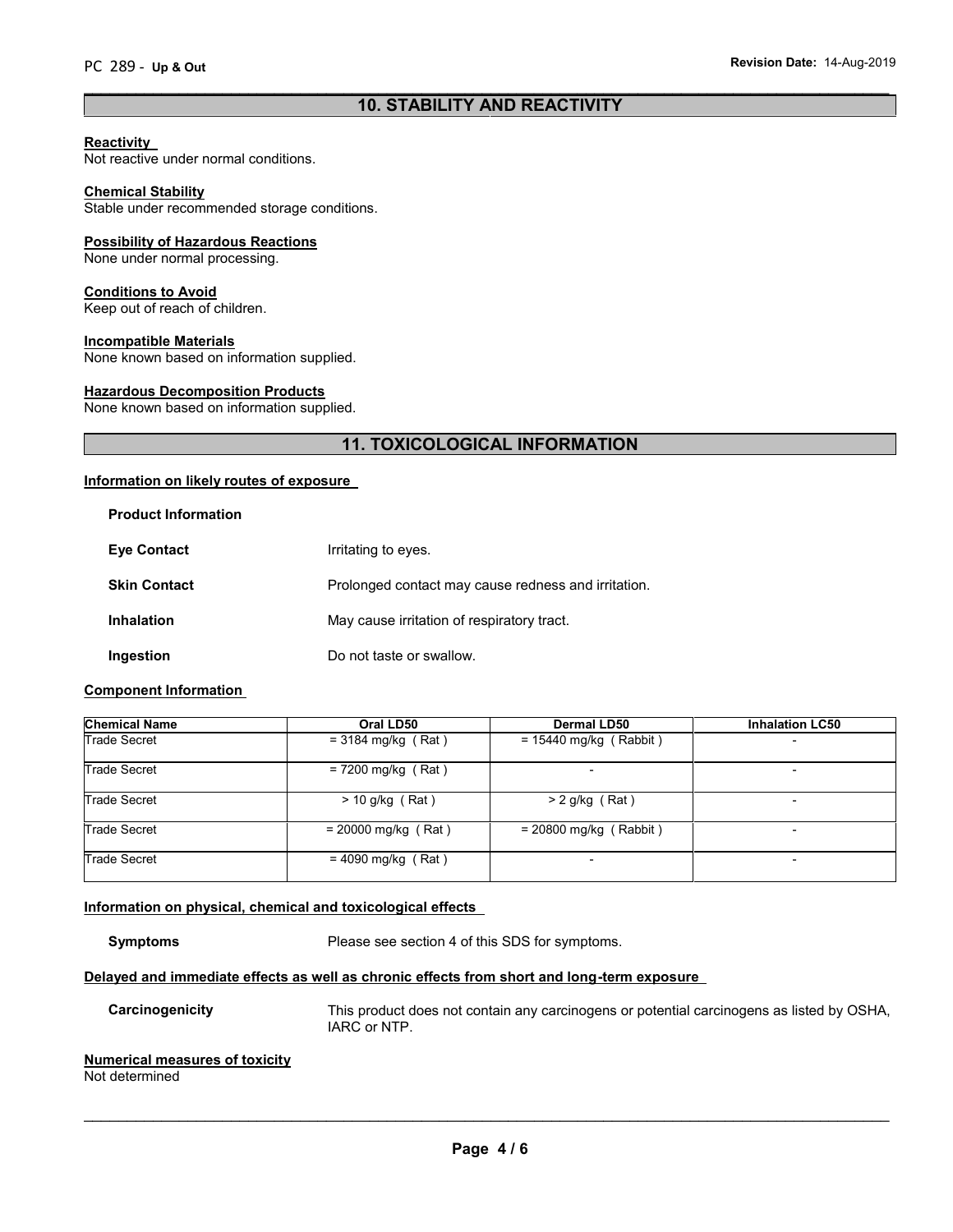## $\overline{\phantom{a}}$  , and the contribution of the contribution of the contribution of the contribution of the contribution of the contribution of the contribution of the contribution of the contribution of the contribution of the **12. ECOLOGICAL INFORMATION**

## **Ecotoxicity**

Harmful to aquatic life.

## **Component Information**

| <b>Chemical Name</b> | Algae/aquatic plants                                        | <b>Fish</b>                                                                                                                                                                                                       | <b>Toxicity to</b><br>microorganisms | <b>Crustacea</b>                                                                       |
|----------------------|-------------------------------------------------------------|-------------------------------------------------------------------------------------------------------------------------------------------------------------------------------------------------------------------|--------------------------------------|----------------------------------------------------------------------------------------|
| <b>Trade Secret</b>  |                                                             | 11619: 96 h Pimephales<br>promelas mg/L LC50 static                                                                                                                                                               |                                      | 10: 48 h Daphnia magna<br>mg/L EC50                                                    |
| <b>Trade Secret</b>  | 19000: 96 h<br>Pseudokirchneriella<br>subcapitata mg/L EC50 | 51600: 96 h Oncorhynchus<br>mykiss mg/L LC50 static 41 -<br>47: 96 h Oncorhynchus<br>mykiss mL/L LC50 static<br>51400: 96 h Pimephales<br>promelas mg/L LC50 static<br>710: 96 h Pimephales<br>promelas mg/L LC50 |                                      | 10000: 24 h Daphnia magna<br>mg/L EC50 1000: 48 h<br>Daphnia magna mg/L EC50<br>Static |
| <b>Trade Secret</b>  | 242: 120 h Nitzschia mg/L<br>EC50                           | 300: 96 h Lepomis<br>macrochirus mg/L LC50<br>static 310 - 1220: 96 h<br>Pimephales promelas mg/L<br>LC50 static                                                                                                  |                                      | 265: 48 h Daphnia magna<br>mg/L EC50                                                   |

## **Persistence/Degradability**

Not determined.

## **Bioaccumulation**

Not determined.

## **Mobility**

Not determined

#### **Other Adverse Effects**

Not determined

# **13. DISPOSAL CONSIDERATIONS**

| <b>Waste Treatment Methods</b>         |                                                                                                                                |
|----------------------------------------|--------------------------------------------------------------------------------------------------------------------------------|
| <b>Disposal of Wastes</b>              | Disposal should be in accordance with applicable regional, national and local laws and<br>regulations.                         |
| <b>Contaminated Packaging</b>          | Disposal should be in accordance with applicable regional, national and local laws and<br>regulations.                         |
|                                        | <b>14. TRANSPORT INFORMATION</b>                                                                                               |
| <b>Note</b>                            | Please see current shipping paper for most up to date shipping information, including<br>exemptions and special circumstances. |
| <b>DOT</b>                             | Not regulated                                                                                                                  |
| IATA                                   | Not regulated                                                                                                                  |
| <b>IMDG</b><br><b>Marine Pollutant</b> | This material may meet the definition of a marine pollutant                                                                    |